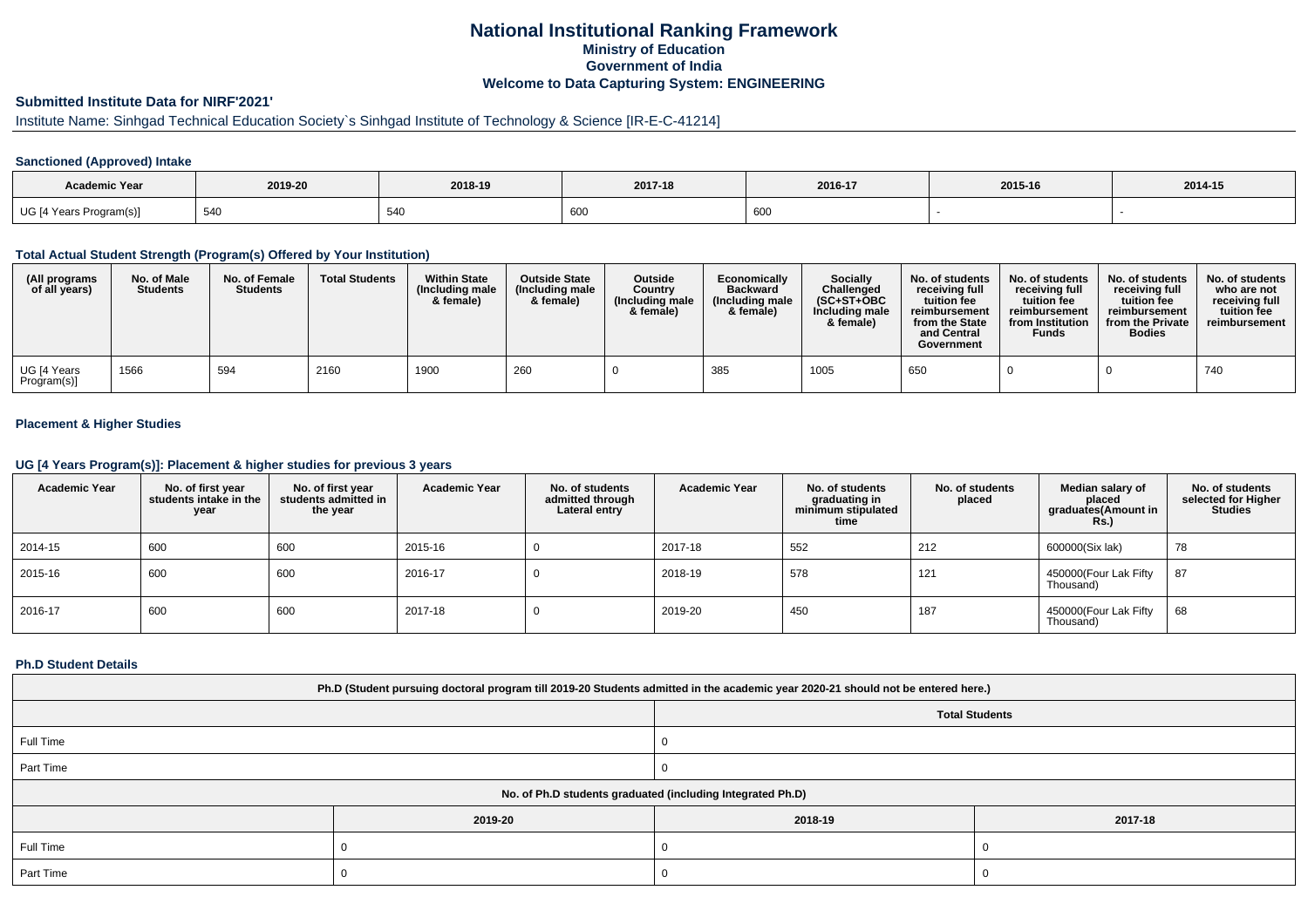### **Financial Resources: Utilised Amount for the Capital expenditure for previous 3 years**

| <b>Academic Year</b>                                                                                                                                                                   | 2019-20                                               | 2018-19                                         | 2017-18                                                                     |  |  |  |  |  |  |
|----------------------------------------------------------------------------------------------------------------------------------------------------------------------------------------|-------------------------------------------------------|-------------------------------------------------|-----------------------------------------------------------------------------|--|--|--|--|--|--|
|                                                                                                                                                                                        | <b>Utilised Amount</b>                                | <b>Utilised Amount</b>                          | <b>Utilised Amount</b>                                                      |  |  |  |  |  |  |
| Annual Capital Expenditure on Academic Activities and Resources (excluding expenditure on buildings)                                                                                   |                                                       |                                                 |                                                                             |  |  |  |  |  |  |
| Library (Books, Journals and e-Resources only)                                                                                                                                         | 4314 (Four Thousand Three Hundred Fourteen)           | 0 (zero)                                        | 76368 (Seventy six thousand Three Hundred Sixty Eight)                      |  |  |  |  |  |  |
| New Equipment and software for Laboratories                                                                                                                                            | 0 (Zero)                                              | 172017 (One Lac Seventy Two Thousand Seventeen) | 403896 (Four Lac Three Thousand Eight Hundred Ninety Six)                   |  |  |  |  |  |  |
| <b>Engineering Workshops</b>                                                                                                                                                           | 8614 (Eight Thousand Six Hundred Fourteen)            | 0 (zero)                                        | 173223 (One Lac Seventy Three Thousand Two Hundred<br>Twenty Three)         |  |  |  |  |  |  |
| Other expenditure on creation of Capital Assets (For setting up classrooms, seminar hall, conference hall, library, Lab, Engg<br>workshops excluding expenditure on Land and Building) | 330112 (Three Lac Thirty Thousand One Hundred Twelve) | 105020 (One Lac Five Thousand Twenty)           | 5673938 (Fifty Six Lac Seventy Three Thousand Nine Hundred<br>thirty Eight) |  |  |  |  |  |  |

## **Financial Resources: Utilised Amount for the Operational expenditure for previous 3 years**

| <b>Academic Year</b>                                                                                                                                                                            | 2019-20                                                                | 2018-19                                                                                     | 2017-18                                                                               |  |  |  |  |  |  |
|-------------------------------------------------------------------------------------------------------------------------------------------------------------------------------------------------|------------------------------------------------------------------------|---------------------------------------------------------------------------------------------|---------------------------------------------------------------------------------------|--|--|--|--|--|--|
|                                                                                                                                                                                                 | <b>Utilised Amount</b>                                                 | <b>Utilised Amount</b>                                                                      | <b>Utilised Amount</b>                                                                |  |  |  |  |  |  |
| <b>Annual Operational Expenditure</b>                                                                                                                                                           |                                                                        |                                                                                             |                                                                                       |  |  |  |  |  |  |
| Salaries (Teaching and Non Teaching staff)                                                                                                                                                      | 140537066 (Fourteen Crore Five Lac Thirty Seven thousand<br>Sixty six) | 142379449 (Fourteen Crore Twenty Three Lac Seventy ine<br>Thousand Four Hundred Forty Nine) | 139711281 (Thirteen crore Ninety Seven Lac Eleven Thousand<br>Two Hundred Eighty One) |  |  |  |  |  |  |
| Maintenance of Academic Infrastructure or consumables and<br>other running expenditures (excluding maintenance of hostels<br>and allied services, rent of the building, depreciation cost, etc) | 1253626 (Twelve lac fifty three thousand six hundred twenty<br>six)    | 687792 (Six lac eighty seven thousand seven hundred ninety<br>two)                          | 3177890 (Thirty one lac seventy seven thousand eight hundred<br>ninety)               |  |  |  |  |  |  |
| Seminars/Conferences/Workshops                                                                                                                                                                  | $0$ (zero)                                                             | $0$ (zero)                                                                                  | 3568 (Three thousand five hundred sixty eight)                                        |  |  |  |  |  |  |

#### **IPR**

| Calendar year            | 2019 | 2018 | 2017 |  |  |
|--------------------------|------|------|------|--|--|
| No. of Patents Published |      |      |      |  |  |
| No. of Patents Granted   |      |      |      |  |  |

## **Sponsored Research Details**

| <b>Financial Year</b>                    | 2019-20                      | 2018-19                 | 2017-18 |
|------------------------------------------|------------------------------|-------------------------|---------|
| Total no. of Sponsored Projects          |                              |                         |         |
| Total no. of Funding Agencies            |                              |                         | -0      |
| Total Amount Received (Amount in Rupees) | 125000                       | 450000                  |         |
| Amount Received in Words                 | one lak twenty five thousand | four lak fifty thousand | Zero    |

## **Consultancy Project Details**

| <b>Financial Year</b>                                           | 2019-20 | 2018-19 | 2017-18 |
|-----------------------------------------------------------------|---------|---------|---------|
| Total n<br>onsultancy Projects<br>∪υπουπαπυγ τ<br>$\sim$ $\sim$ |         |         |         |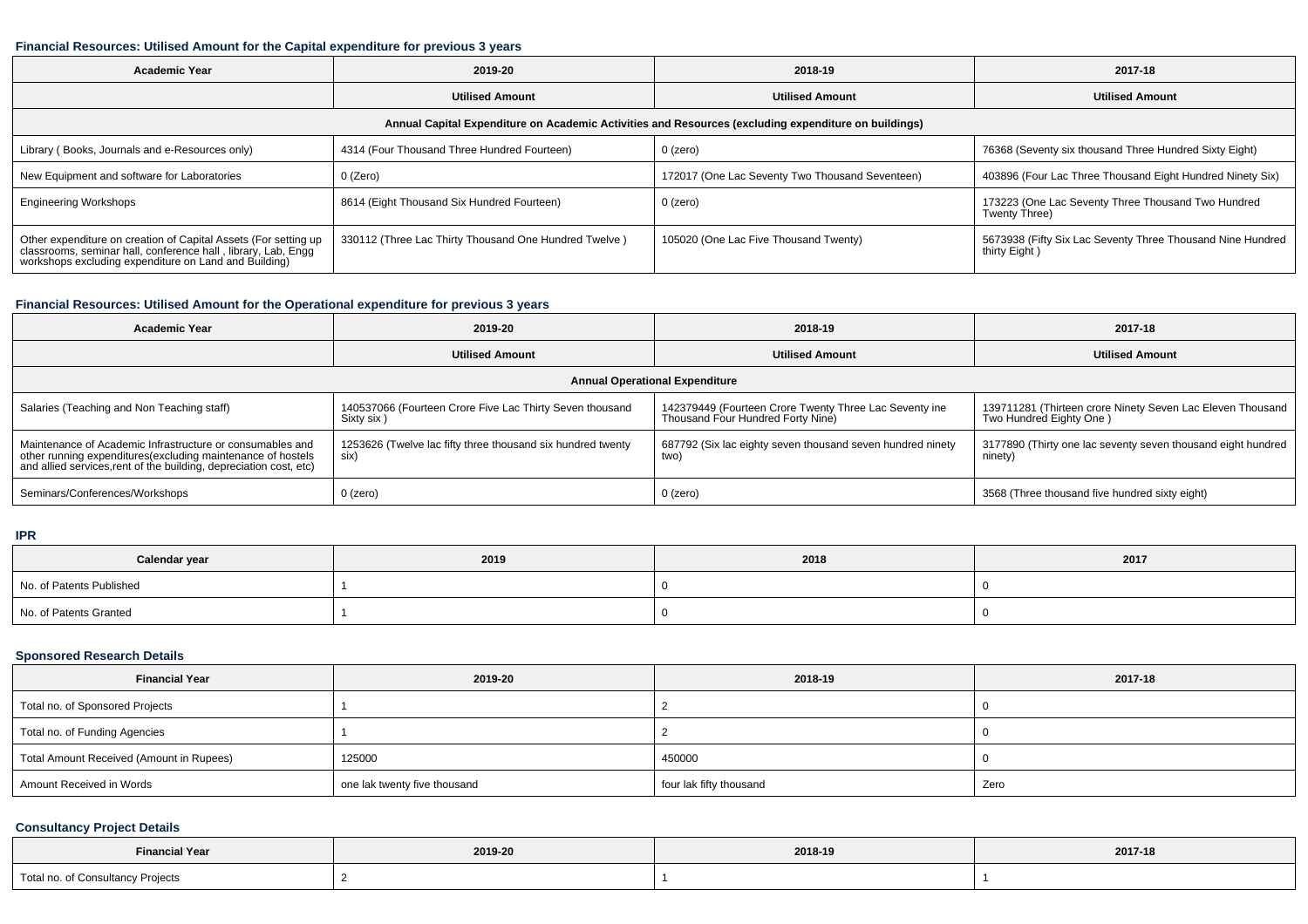| Total no. of Client Organizations        |                     |                   |                   |
|------------------------------------------|---------------------|-------------------|-------------------|
| Total Amount Received (Amount in Rupees) | 32000               | 18000             | 18000             |
| Amount Received in Words                 | thirty two thousand | eighteen thousand | eighteen thousand |

## **PCS Facilities: Facilities of physically challenged students**

| 1. Do your institution buildings have Lifts/Ramps?                                                                                                        | Yes, more than 80% of the buildings |
|-----------------------------------------------------------------------------------------------------------------------------------------------------------|-------------------------------------|
| 2. Do your institution have provision for walking aids, includingwheelchairs and transportation from one building to another for<br>handicapped students? | Yes                                 |
| 3. Do your institution buildings have specially designed toilets for handicapped students?                                                                | Yes, more than 80% of the buildings |

## **Faculty Details**

| Srno           | Name                                                | Age    | Designation            | Gender | Qualification | <b>Experience (In</b><br>Months) | <b>Is Associated</b><br><b>Last Year</b> | Currently<br>working with<br>institution? | <b>Joining Date</b> | <b>Leaving Date</b>      | <b>Association type</b> |
|----------------|-----------------------------------------------------|--------|------------------------|--------|---------------|----------------------------------|------------------------------------------|-------------------------------------------|---------------------|--------------------------|-------------------------|
| $\mathbf{1}$   | AMOL<br><b>BAPATRAO</b><br>YADAV                    | 31     | Assistant<br>Professor | Male   | M.E.          | 76                               | Yes                                      | Yes                                       | 10-06-2015          | $\overline{\phantom{a}}$ | Regular                 |
| $\overline{2}$ | RAHANGDALE<br>GAUTAM REENA                          | $30\,$ | Assistant<br>Professor | Female | M.Tech        | 60                               | Yes                                      | Yes                                       | 18-07-2016          | $\ddotsc$                | Regular                 |
| $\mathbf{3}$   | <b>VYANKATESH</b><br>TUKARAM<br><b>BANDEWAR</b>     | 36     | Assistant<br>Professor | Male   | M.Sc.         | 108                              | Yes                                      | Yes                                       | 24-12-2012          | $\overline{\phantom{a}}$ | Regular                 |
| $\overline{4}$ | ROHAN SHIVAJI<br><b>KAPARE</b>                      | 32     | Assistant<br>Professor | Male   | M.E.          | 84                               | Yes                                      | Yes                                       | 20-06-2013          | ⊷                        | Regular                 |
| $\sqrt{5}$     | POOJA NITIN<br>VENGURLEKAR                          | 34     | Assistant<br>Professor | Female | M.E.          | 108                              | Yes                                      | Yes                                       | 01-07-2010          | $\overline{\phantom{a}}$ | Regular                 |
| 6              | VISHWAJIT D<br>PATIL                                | 44     | Assistant<br>Professor | Male   | Ph.D          | 168                              | Yes                                      | Yes                                       | 27-06-2013          | $\overline{\phantom{a}}$ | Regular                 |
| $\overline{7}$ | SFURTI GOVIND<br>CHAVAN                             | 32     | Assistant<br>Professor | Female | M.E.          | 92                               | Yes                                      | Yes                                       | 01-07-2014          | н.                       | Regular                 |
| $\bf8$         | SANDESH<br><b>GAONKAR</b>                           | 33     | Assistant<br>Professor | Male   | M.E.          | 84                               | Yes                                      | Yes                                       | 09-06-2014          | $\overline{\phantom{a}}$ | Regular                 |
| 9              | <b>GEETA SAJJAN</b><br><b>NAVALE</b>                | 43     | Assistant<br>Professor | Female | Ph.D          | 216                              | Yes                                      | Yes                                       | 15-12-2009          | $\overline{\phantom{a}}$ | Regular                 |
| 10             | <b>SUCHITA</b><br><b>SACHIN NAVALE</b>              | 30     | Assistant<br>Professor | Female | M.E.          | 48                               | Yes                                      | Yes                                       | 12-06-2017          | $\overline{\phantom{a}}$ | Regular                 |
| 11             | <b>ASMITA RAJU</b><br>KAMBLE                        | 40     | Assistant<br>Professor | Female | M.Tech        | 180                              | Yes                                      | Yes                                       | 26-08-2009          | $\sim$                   | Regular                 |
| 12             | PRADIPKUMAR<br>DUDHAJIRAO<br><b>DARADE</b>          | 49     | Associate<br>Professor | Male   | Ph.D          | 276                              | Yes                                      | Yes                                       | 17-12-2013          | $\overline{\phantom{a}}$ | Regular                 |
| 13             | <b>PATIL</b><br><b>BHARATKUMAR</b><br><b>DINKAR</b> | 32     | Assistant<br>Professor | Male   | M.E.          | 84                               | Yes                                      | Yes                                       | 29-06-2013          | $\overline{a}$           | Regular                 |
| 14             | <b>AMIT SANJAY</b><br><b>PAWAR</b>                  | 31     | Assistant<br>Professor | Male   | M.E.          | 52                               | No                                       | Yes                                       | 02-07-2018          | $\overline{\phantom{a}}$ | Regular                 |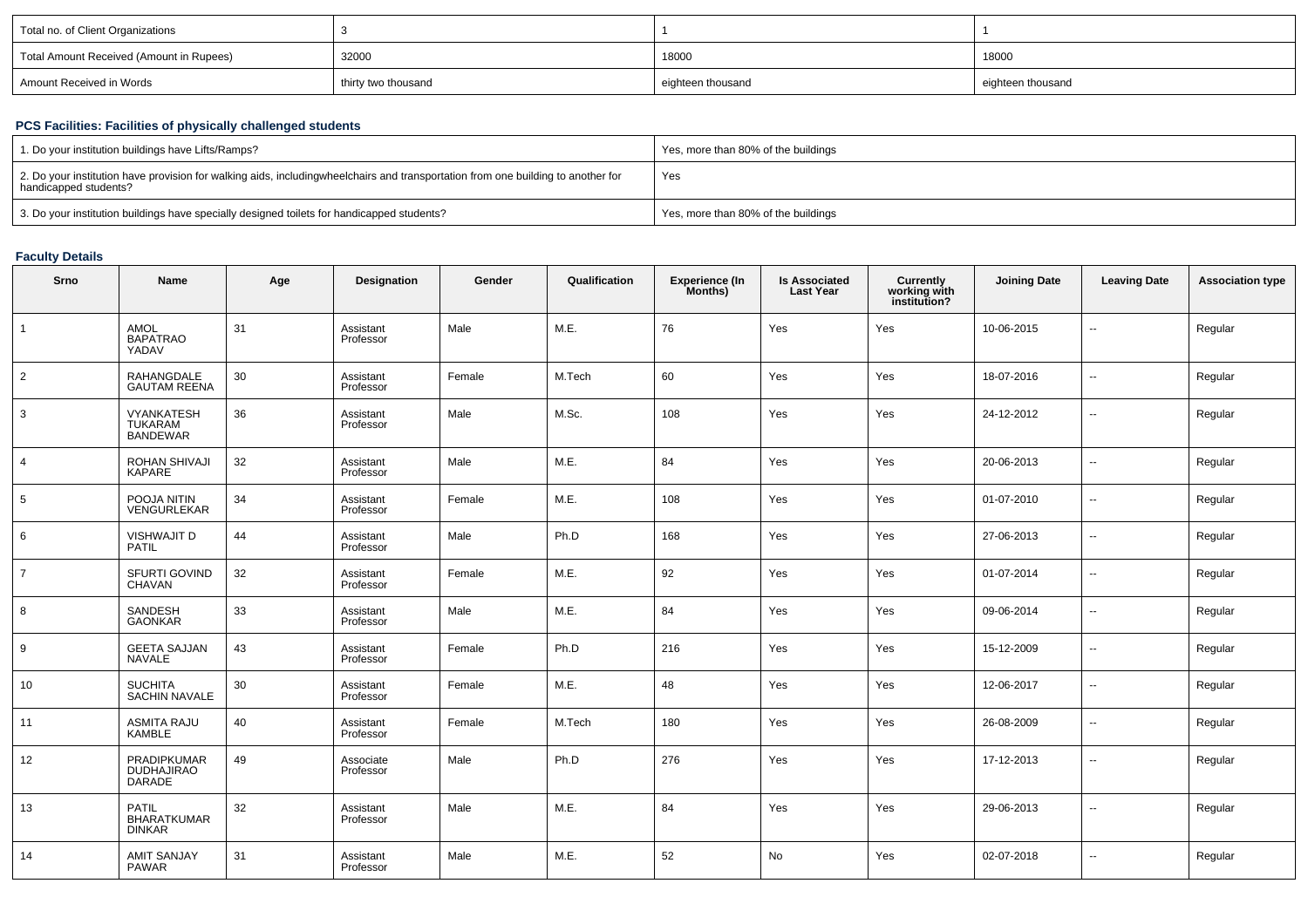| 15 | SUHAS S<br>ALKUNTE                                  | 32 | Assistant<br>Professor | Male   | M.E.   | 96  | No  | Yes | 23-07-2018 | $\sim$                   | Regular |
|----|-----------------------------------------------------|----|------------------------|--------|--------|-----|-----|-----|------------|--------------------------|---------|
| 16 | SONALIK S<br><b>SABALE</b>                          | 31 | Assistant<br>Professor | Female | M.E.   | 40  | No  | Yes | 28-06-2018 | $\sim$                   | Regular |
| 17 | KAUSTUBH A<br><b>SHINDE</b>                         | 28 | Assistant<br>Professor | Male   | M.E.   | 26  | No  | Yes | 28-06-2018 | $\sim$                   | Regular |
| 18 | <b>NILAM R</b><br><b>THORAT</b>                     | 27 | Assistant<br>Professor | Female | M.E.   | 30  | No  | Yes | 29-06-2018 | $\sim$                   | Regular |
| 19 | SHAHRUKH S<br><b>SHAIKH</b>                         | 27 | Assistant<br>Professor | Male   | M.E.   | 49  | No  | Yes | 10-07-2018 | $\sim$                   | Regular |
| 20 | <b>GANESH A</b><br><b>CHOUGULE</b>                  | 27 | Assistant<br>Professor | Male   | M.E.   | 45  | No  | Yes | 03-08-2018 | --                       | Regular |
| 21 | <b>SUPRIYA</b><br><b>SHRIKANT</b><br><b>TELSANG</b> | 38 | Assistant<br>Professor | Female | M.E.   | 156 | Yes | Yes | 07-02-2012 | --                       | Regular |
| 22 | VAISHALI<br><b>SANGRAM PATIL</b>                    | 44 | Assistant<br>Professor | Male   | M.Sc.  | 204 | Yes | Yes | 20-05-2008 | --                       | Regular |
| 23 | <b>MAHADEV</b><br><b>NAGAPPA</b><br><b>CHOUGULE</b> | 47 | Assistant<br>Professor | Male   | M.E.   | 216 | Yes | Yes | 15-08-2008 | ш.                       | Regular |
| 24 | <b>DILEEP</b><br>NANASAHEB<br>KORADE                | 34 | Assistant<br>Professor | Male   | M.E.   | 138 | Yes | Yes | 17-12-2013 | --                       | Regular |
| 25 | PRIYA UDAY<br>THAKARE                               | 40 | Assistant<br>Professor | Female | M.E.   | 162 | Yes | Yes | 03-09-2012 | --                       | Regular |
| 26 | <b>MUKESH</b><br><b>DEVIDAS PATI</b>                | 36 | Assistant<br>Professor | Male   | M.Tech | 132 | Yes | Yes | 01-07-2011 | $\overline{\phantom{a}}$ | Regular |
| 27 | <b>GOVIND SOPAN</b><br>WAGHMARE                     | 35 | Assistant<br>Professor | Male   | M.E.   | 124 | Yes | Yes | 26-06-2012 | $\overline{\phantom{a}}$ | Regular |
| 28 | KIRANKUMAR<br>RUSHINATH<br><b>JAGTAP</b>            | 48 | Associate<br>Professor | Male   | Ph.D   | 252 | Yes | Yes | 16-06-2008 | --                       | Regular |
| 29 | <b>SUJIT JALKOTE</b>                                | 32 | Assistant<br>Professor | Male   | M.E.   | 132 | Yes | Yes | 26-12-2012 | $\overline{a}$           | Regular |
| 30 | DESHPANDE<br><b>MAHESH</b><br><b>SHASHIKANT</b>     | 31 | Assistant<br>Professor | Male   | M.E.   | 84  | Yes | Yes | 01-06-2016 | $\sim$                   | Regular |
| 31 | SHEELA VIJAY<br>CHINCHMALAPU<br>RE                  | 38 | Assistant<br>Professor | Female | M.E.   | 144 | Yes | Yes | 01-07-2011 | --                       | Regular |
| 32 | <b>TANAJI DONDIBA</b><br>KHADTARE                   | 56 | Professor              | Male   | M.E.   | 336 | Yes | Yes | 25-06-2009 | $\sim$                   | Regular |
| 33 | SURESH<br>DIGAMBAR<br>KAMBLE                        | 31 | Assistant<br>Professor | Male   | M.Tech | 72  | Yes | Yes | 15-06-2016 | $\sim$                   | Regular |
| 34 | SWAPNA<br><b>VINAYAK YOGI</b>                       | 39 | Assistant<br>Professor | Female | M.E.   | 144 | Yes | Yes | 08-08-2012 | $\overline{\phantom{a}}$ | Regular |
| 35 | <b>SUDHIR</b><br>POPATLAL<br><b>DHANURE</b>         | 44 | Assistant<br>Professor | Male   | M.E.   | 276 | Yes | Yes | 02-09-2011 | $\overline{\phantom{a}}$ | Regular |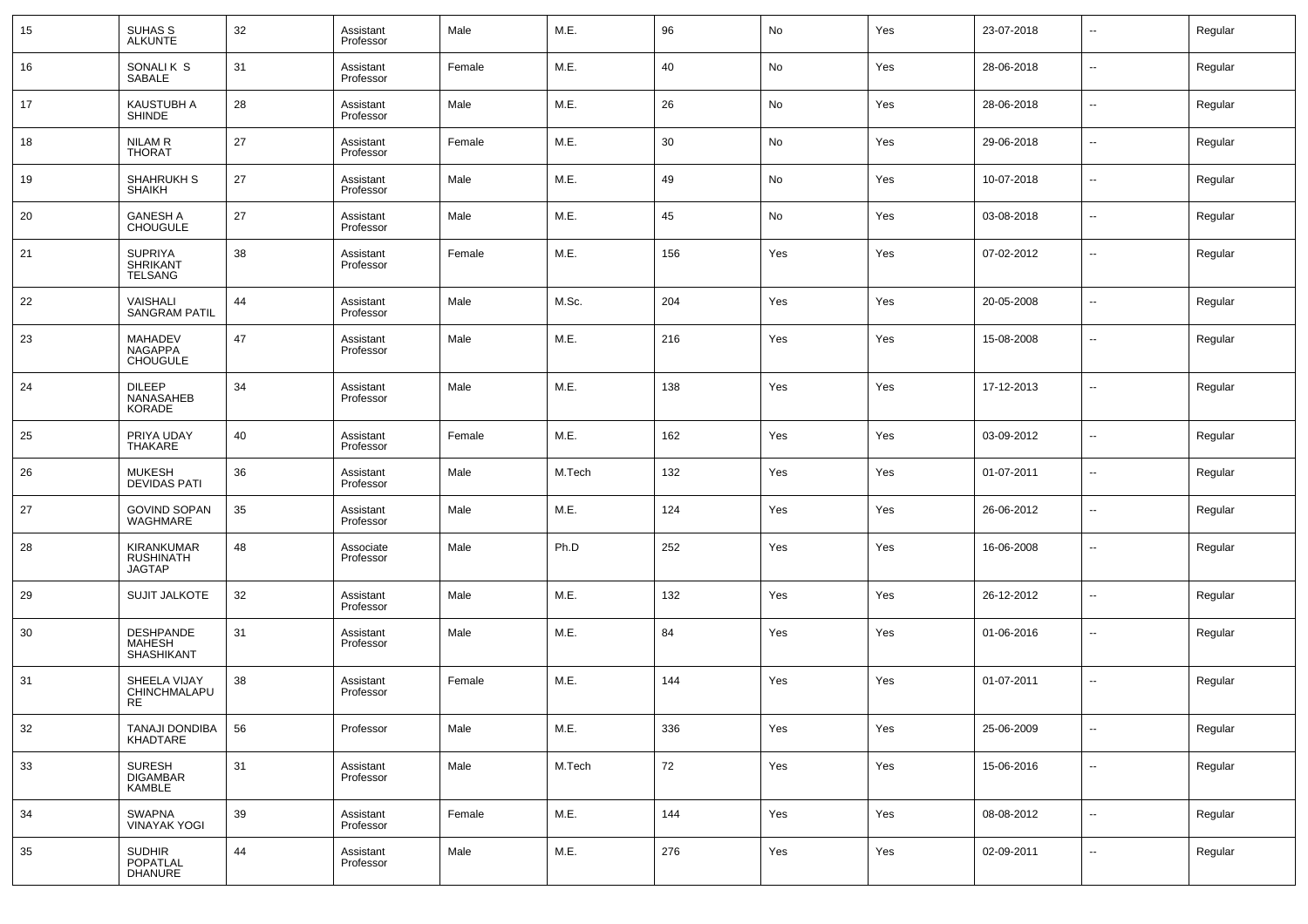| 36 | RAJESH SHIVAJI<br>MHETRE                            | 50 | Assistant<br>Professor | Male   | M.Tech        | 258 | No  | Yes | 16-07-2018 | $\sim$                   | Regular                |
|----|-----------------------------------------------------|----|------------------------|--------|---------------|-----|-----|-----|------------|--------------------------|------------------------|
| 37 | <b>ANIKET APPA</b><br><b>SAMBLE</b>                 | 28 | Assistant<br>Professor | Male   | M.E.          | 77  | No  | Yes | 02-07-2018 | $\overline{\phantom{a}}$ | Regular                |
| 38 | PREETI <sub>R</sub><br><b>BHALCHAKRA</b>            | 39 | Assistant<br>Professor | Female | M.Tech        | 96  | No  | Yes | 11-07-2018 | $\sim$                   | Regular                |
| 39 | <b>CHETAN G</b><br>SAWANT                           | 28 | Assistant<br>Professor | Male   | M.Tech        | 28  | No  | Yes | 28-06-2018 | $\sim$                   | Regular                |
| 40 | <b>SUJATA M MALI</b>                                | 45 | Assistant<br>Professor | Female | M.E.          | 133 | No  | Yes | 24-07-2018 | $\sim$                   | Regular                |
| 41 | SHRIKANT A<br><b>SHINDE</b>                         | 30 | Assistant<br>Professor | Male   | M.E.          | 26  | No  | Yes | 28-06-2018 | $\sim$                   | Regular                |
| 42 | <b>SUPRIYA H</b><br>LOKHNADE                        | 29 | Assistant<br>Professor | Male   | M.E.          | 60  | No  | Yes | 25-07-2018 | $\overline{\phantom{a}}$ | Regular                |
| 43 | AKSHAY S<br><b>KATHE</b>                            | 25 | Assistant<br>Professor | Male   | M.E.          | 26  | No  | Yes | 10-07-2018 | $\sim$                   | Regular                |
| 44 | JAYESH P<br><b>CHAUDHARI</b>                        | 26 | Assistant<br>Professor | Male   | M.E.          | 36  | No  | Yes | 06-08-2018 | $\overline{\phantom{a}}$ | Adhoc /<br>Contractual |
| 45 | <b>AVINASH</b><br><b>TUKARAM</b><br><b>SHINGAN</b>  | 31 | Assistant<br>Professor | Male   | M.E.          | 132 | Yes | Yes | 24-08-2012 | --                       | Regular                |
| 46 | <b>NIRANJAN</b><br><b>SATISH</b><br><b>KULKARNI</b> | 33 | Assistant<br>Professor | Male   | M.Tech        | 144 | Yes | Yes | 20-06-2013 | --                       | Regular                |
| 47 | SOOJEY<br>RAMCHANDRA<br>DESHPANDE                   | 55 | Assistant<br>Professor | Male   | Ph.D          | 312 | Yes | Yes | 01-07-2010 | --                       | Regular                |
| 48 | <b>TUSHAR KISAN</b><br>ZOMBADE                      | 37 | Assistant<br>Professor | Male   | M.E.          | 144 | Yes | Yes | 31-07-2009 | $\sim$                   | Regular                |
| 49 | <b>ROHAN</b><br>RAVINDRA<br><b>KUBDE</b>            | 32 | Assistant<br>Professor | Male   | M.E.          | 84  | Yes | Yes | 15-06-2016 | $\overline{\phantom{a}}$ | Regular                |
| 50 | <b>MANJIRI DILEEP</b><br><b>JOSHI</b>               | 58 | Assistant<br>Professor | Female | <b>B.Tech</b> | 456 | Yes | Yes | 10-10-2008 | $\overline{a}$           | Regular                |
| 51 | SANDEEP<br><b>MUKTINATH</b><br><b>CHITALKAR</b>     | 34 | Assistant<br>Professor | Male   | M.E.          | 120 | Yes | Yes | 16-08-2010 | $\sim$                   | Regular                |
| 52 | MARACHAKKANV<br>AR MAILAREPPA                       | 28 | Assistant<br>Professor | Male   | M.E.          | 72  | Yes | Yes | 01-08-2015 | --                       | Regular                |
| 53 | ARCHANA<br>BAJIRAO<br>KANWADE                       | 39 | Assistant<br>Professor | Female | M.E.          | 180 | Yes | Yes | 01-07-2013 | $\sim$                   | Regular                |
| 54 | ALPANA<br>PRASHANT<br>ADSUL                         | 46 | Assistant<br>Professor | Female | Ph.D          | 156 | Yes | Yes | 07-01-2010 | $\overline{\phantom{a}}$ | Regular                |
| 55 | SANDIP UDDHAV<br>PATIL                              | 36 | Assistant<br>Professor | Male   | M.Tech        | 132 | Yes | Yes | 16-06-2015 | $\sim$                   | Regular                |
| 56 | SABA ANJUM<br>PATEL                                 | 33 | Assistant<br>Professor | Female | M.E.          | 144 | Yes | Yes | 28-08-2010 | $\sim$                   | Regular                |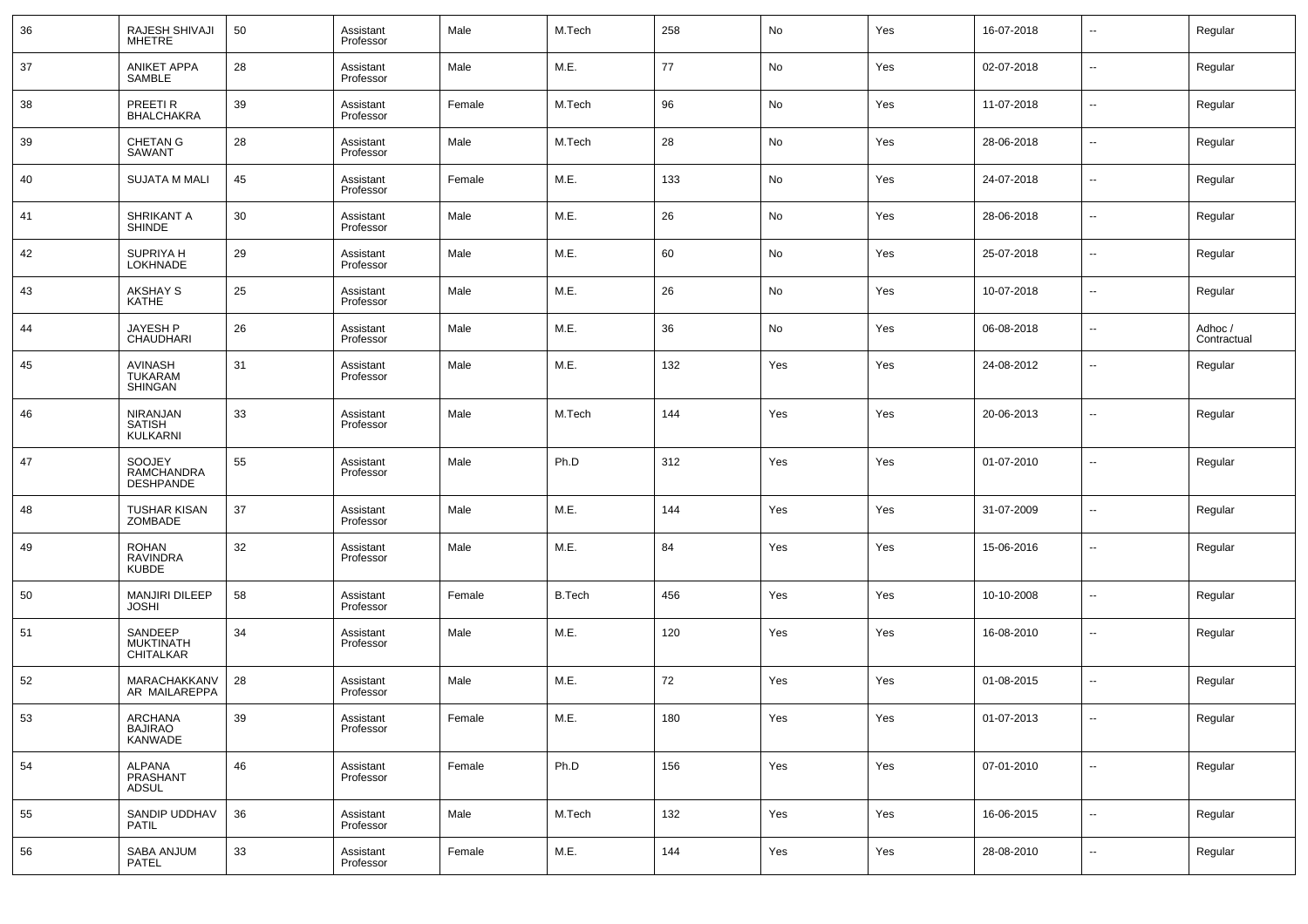| 57 | VAISHALI<br><b>SHAMSINGH</b><br>RAJPUT                 | 40 | Assistant<br>Professor | Female | M.E.   | 168 | Yes | Yes | 07-01-2009 | --                       | Regular |
|----|--------------------------------------------------------|----|------------------------|--------|--------|-----|-----|-----|------------|--------------------------|---------|
| 58 | <b>NEHA GANVIR</b><br><b>SHAHARE</b>                   | 37 | Assistant<br>Professor | Female | M.E.   | 144 | Yes | Yes | 11-07-2011 | $\overline{a}$           | Regular |
| 59 | SWATI NAVNATH<br><b>FIRAME</b>                         | 40 | Assistant<br>Professor | Female | M.E.   | 156 | Yes | Yes | 12-10-2011 | $\overline{a}$           | Regular |
| 60 | <b>MAHENDRA</b><br>MADHUKAR<br><b>DHERE</b>            | 31 | Assistant<br>Professor | Male   | M.E.   | 39  | No  | Yes | 10-07-2018 | --                       | Regular |
| 61 | WAGH DEEPAK<br><b>HANUMANT</b>                         | 29 | Assistant<br>Professor | Male   | M.E.   | 84  | No  | Yes | 29-06-2018 | --                       | Regular |
| 62 | <b>GANESH K</b><br>LAMDHADE                            | 37 | Assistant<br>Professor | Male   | M.E.   | 168 | No  | Yes | 02-07-2018 | --                       | Regular |
| 63 | <b>NACHIKET G</b><br><b>CHANSHETTI</b>                 | 28 | Assistant<br>Professor | Male   | M.Tech | 40  | No  | Yes | 28-06-2018 | --                       | Regular |
| 64 | <b>ANJALI A</b><br>YADHAV                              | 39 | Assistant<br>Professor | Female | M.E.   | 145 | No  | Yes | 25-06-2018 | --                       | Regular |
| 65 | PRAJAKTA V<br>AMBEKAR                                  | 32 | Assistant<br>Professor | Female | M.E.   | 121 | No  | Yes | 28-06-2018 | --                       | Regular |
| 66 | NILESH A<br><b>KARMUSE</b>                             | 27 | Assistant<br>Professor | Male   | M.E.   | 26  | No  | Yes | 04-12-2017 | --                       | Regular |
| 67 | PRAJAKTA T<br><b>SHAH</b>                              | 37 | Assistant<br>Professor | Female | M.E.   | 108 | No  | Yes | 10-07-2018 | --                       | Regular |
| 68 | APARNA H<br><b>CHAVAN</b>                              | 27 | Assistant<br>Professor | Female | M.E.   | 31  | No  | Yes | 24-08-2018 | --                       | Regular |
| 69 | <b>BHAGYASHREE</b><br><b>DINESH</b><br><b>SHENDKAR</b> | 36 | Assistant<br>Professor | Female | M.E.   | 132 | Yes | Yes | 09-06-2014 | --                       | Regular |
| 70 | <b>SUCHITA</b><br>ANANDRAO<br>WAGH                     | 36 | Assistant<br>Professor | Female | M.E.   | 132 | Yes | Yes | 20-06-2013 | --                       | Regular |
| 71 | <b>MANDAR M</b><br>PATUNKAR                            | 34 | Assistant<br>Professor | Male   | M.E.   | 120 | Yes | Yes | 15-06-2015 | --                       | Regular |
| 72 | RAHUL<br>SALUNKE                                       | 35 | Assistant<br>Professor | Male   | M.E.   | 108 | Yes | Yes | 11-08-2014 | --                       | Regular |
| 73 | SUDAM GOVIND<br><b>PAWAR</b>                           | 37 | Assistant<br>Professor | Male   | M.E.   | 108 | Yes | Yes | 16-06-2014 | --                       | Regular |
| 74 | <b>VAIBHAV VILAS</b><br><b>NALAWADE</b>                | 33 | Assistant<br>Professor | Male   | M.E.   | 120 | Yes | Yes | 17-12-2012 | н.                       | Regular |
| 75 | VANDANA<br>MILIND<br><b>ROHOKALE</b>                   | 44 | Professor              | Female | Ph.D   | 228 | Yes | Yes | 08-03-2017 | $\sim$                   | Regular |
| 76 | PRACHI SACHIN<br><b>BADAVE</b>                         | 38 | Assistant<br>Professor | Female | M.Sc.  | 106 | Yes | Yes | 09-01-2010 | $\sim$                   | Regular |
| 77 | SNEHAL<br>SHRIRAM<br>KOLEKAR                           | 40 | Assistant<br>Professor | Female | M.Sc.  | 132 | Yes | Yes | 24-05-2008 | $\sim$                   | Regular |
| 78 | <b>PRAVIN</b><br>MAHALING WALE                         | 33 | Assistant<br>Professor | Male   | M.Tech | 120 | Yes | Yes | 02-09-2013 | $\overline{\phantom{a}}$ | Regular |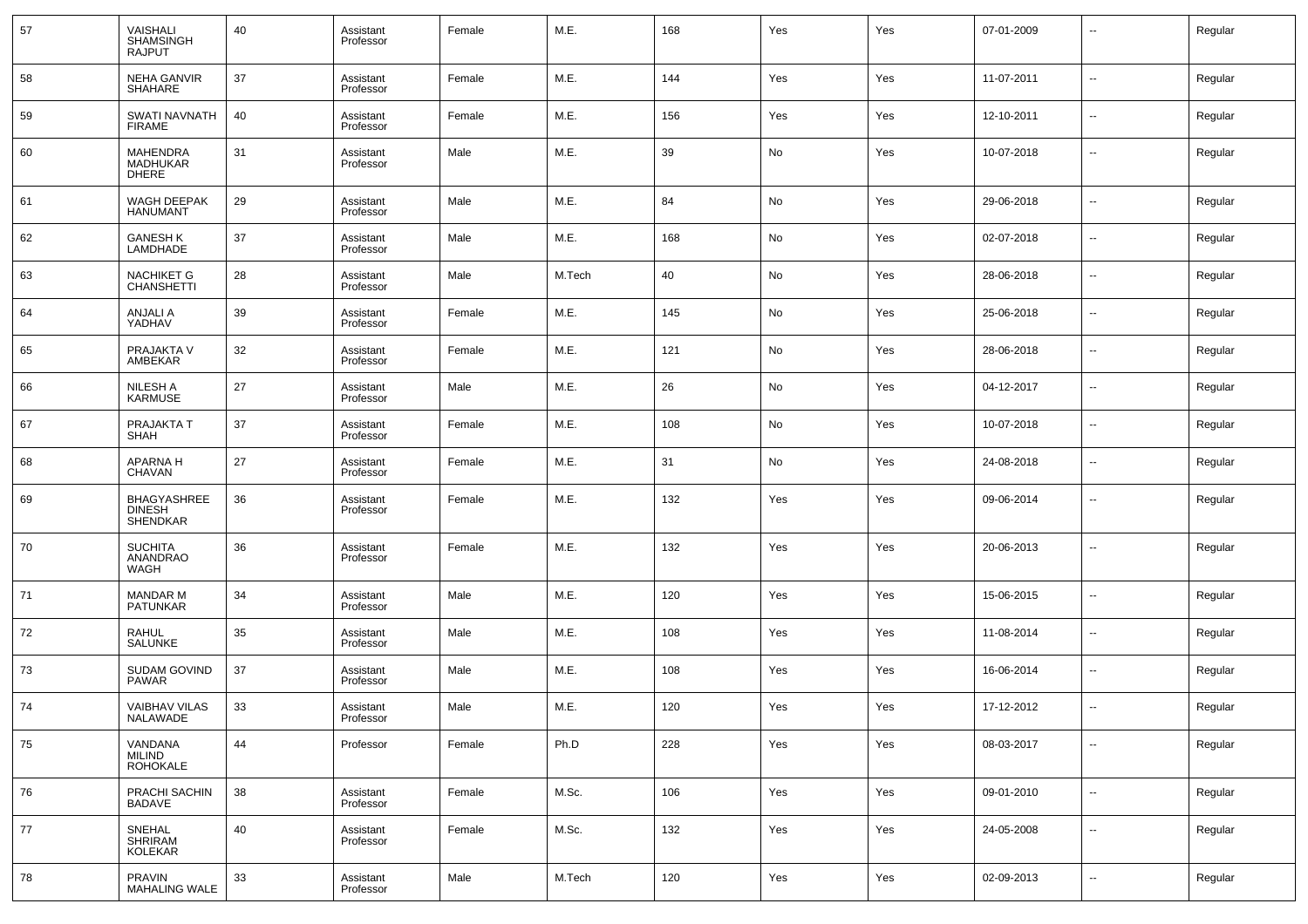| 79  | NITIN EKNATH<br>GUPTE                                | 58 | Assistant<br>Professor | Male   | M.E.   | 372 | Yes | Yes | 08-07-2013 | $\overline{\phantom{a}}$ | Regular                |
|-----|------------------------------------------------------|----|------------------------|--------|--------|-----|-----|-----|------------|--------------------------|------------------------|
| 80  | RADHIKA<br>MURALIDHAR<br><b>MANDI</b>                | 47 | Assistant<br>Professor | Female | M.E.   | 180 | Yes | Yes | 31-07-2009 | $\overline{\phantom{a}}$ | Regular                |
| 81  | <b>SUKHADEV</b><br><b>GANPAT</b><br><b>KAMBLE</b>    | 36 | Assistant<br>Professor | Male   | M.E.   | 156 | Yes | Yes | 15-06-2009 | $\sim$                   | Regular                |
| 82  | SACHIN<br>PADMARAJ<br>VELAPURE                       | 42 | Assistant<br>Professor | Male   | M.E.   | 148 | Yes | Yes | 03-09-2012 | $\overline{\phantom{a}}$ | Regular                |
| 83  | <b>DIPANNITA</b><br><b>DEBASISH</b><br><b>MONDAL</b> | 35 | Assistant<br>Professor | Female | M.E.   | 156 | Yes | Yes | 09-06-2009 | $\overline{\phantom{a}}$ | Regular                |
| 84  | PANCHAL<br><b>RAMCHANDRA</b><br><b>HAWGIRAO</b>      | 29 | Assistant<br>Professor | Male   | M.E.   | 28  | No  | Yes | 11-07-2018 | $\overline{\phantom{a}}$ | Regular                |
| 85  | VAIBHAV R<br>KUKADE                                  | 30 | Assistant<br>Professor | Male   | M.Tech | 48  | No  | Yes | 23-07-2018 | $\overline{\phantom{a}}$ | Regular                |
| 86  | MANISH S<br>LANDE                                    | 34 | Assistant<br>Professor | Male   | M.E.   | 97  | No  | Yes | 02-07-2018 | $\overline{\phantom{a}}$ | Regular                |
| 87  | <b>DEEPALIB</b><br><b>PAWAR</b>                      | 31 | Assistant<br>Professor | Female | M.E.   | 113 | No  | Yes | 10-08-2018 | $\overline{\phantom{a}}$ | Regular                |
| 88  | SONAM B<br>BORHADE                                   | 31 | Assistant<br>Professor | Female | M.E.   | 72  | No  | Yes | 28-06-2018 | $\overline{\phantom{a}}$ | Regular                |
| 89  | SMITA S<br>BHOSALE                                   | 33 | Assistant<br>Professor | Female | M.E.   | 84  | No  | Yes | 29-06-2018 | $\overline{\phantom{a}}$ | Regular                |
| 90  | <b>VIVEK A</b><br>ANGULWAR                           | 27 | Assistant<br>Professor | Male   | M.E.   | 26  | No  | Yes | 05-12-2017 | $\overline{\phantom{a}}$ | Regular                |
| 91  | SANTOSH C<br><b>GOUDGAON</b>                         | 30 | Assistant<br>Professor | Male   | M.E.   | 37  | No  | Yes | 16-07-2018 | $\overline{\phantom{a}}$ | Regular                |
| 92  | ASHISH R<br><b>KONDEKAR</b>                          | 36 | Assistant<br>Professor | Male   | M.E.   | 108 | No  | Yes | 07-09-2018 | $\overline{\phantom{a}}$ | Regular                |
| 93  | Indrajeet<br>Mulamchand Jain                         | 44 | Assistant<br>Professor | Male   | M.E.   | 156 | No  | Yes | 14-08-2018 | $\overline{\phantom{a}}$ | Regular                |
| 94  | Sachin Kulkarni                                      | 53 | Assistant<br>Professor | Male   | M.E.   | 336 | No  | Yes | 18-07-2008 | $\overline{\phantom{a}}$ | Regular                |
| 95  | Harshal Arun Patil                                   | 36 | Assistant<br>Professor | Male   | M.E.   | 36  | No  | Yes | 18-12-2017 | $\overline{\phantom{a}}$ | Adhoc /<br>Contractual |
| 96  | Vidya Mahesh<br>Shinde                               | 30 | Assistant<br>Professor | Female | M.E.   | 18  | No  | Yes | 12-06-2019 | $\overline{\phantom{a}}$ | Adhoc /<br>Contractual |
| 97  | Kalyani Abhijit<br>Barje                             | 40 | Assistant<br>Professor | Female | M.E.   | 162 | No  | Yes | 14-06-2019 | н.                       | Regular                |
| 98  | Sheetal H<br>Barshikar                               | 39 | Assistant<br>Professor | Female | M.E.   | 18  | No  | Yes | 12-03-2019 | н.                       | Adhoc /<br>Contractual |
| 99  | Ankush Anil<br>Kohale                                | 26 | Assistant<br>Professor | Male   | M.E.   | 36  | No  | Yes | 16-07-2018 | $\sim$                   | Adhoc /<br>Contractual |
| 100 | Avatade Suraj                                        | 30 | Assistant<br>Professor | Male   | M.E.   | 24  | No  | Yes | 01-07-2019 | $\sim$                   | Adhoc /<br>Contractual |